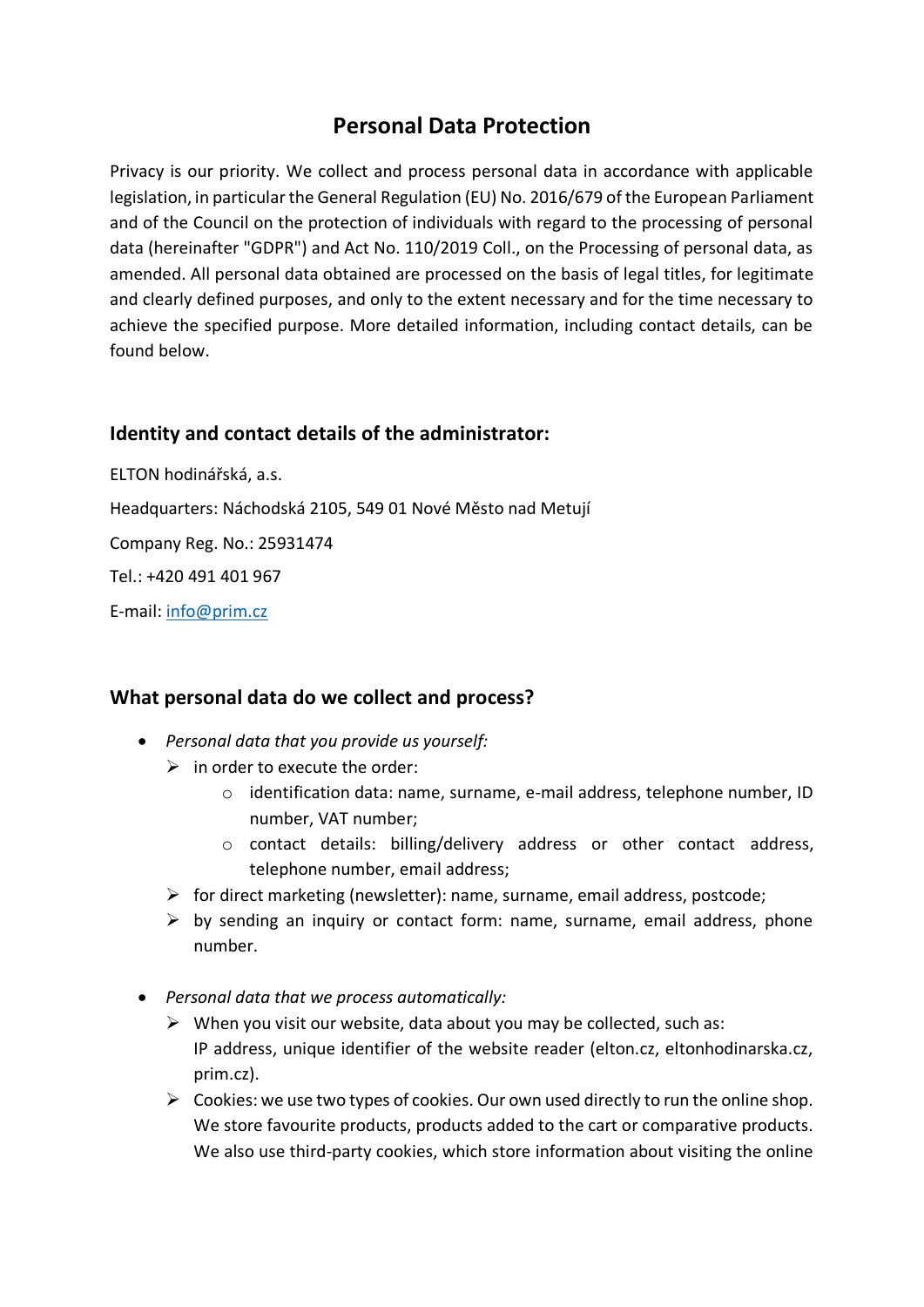shop anonymously. These can then be used for analytical or marketing purposes. All the information in cookies that we store is anonymous.

- *Camera systems at our facilities:*
	- $\triangleright$  Recordings from the cameras located on-site are also automatically processed in our facilities. The establishments are equipped with a camera system with online transmission and recording. The purpose of operating the camera system is to protect property and ensure the safety and health of those persons in the establishment. The operator of the camera system is us, i.e. ELTON hodinářská, a.s.

# **On the basis of what authorisation and for what purposes do we process personal data?**

- *The legal reason for processing personal data is:*
	- $\triangleright$  Fulfillment of the contract between you and the controller of the personal data, i.e. ELTON hodinářská, a.s.
	- $\triangleright$  Legitimate interests of the administrator for the needs of direct marketing, i.e. in particular sending business messages and newsletters, as well as the protection of property, and in the case of the camera systems on the premises, ensuring the safety and health of those persons in the establishment.
	- $\triangleright$  Your consent to the processing of personal data for marketing purposes in the event that no goods or services have been ordered.
- *The purpose of personal data processing is:*
	- $\triangleright$  Proper processing of your order and the exercising of rights and obligations arising from the contractual relationship between you and the administrator
	- $\triangleright$  Proper handling of your electronic enquiry via the contact form
	- $\triangleright$  Sending business messages or carrying out other marketing activities

If you do not wish to receive business communications or otherwise be affected by our marketing activities, you have the option to withdraw your consent to the processing of personal data for marketing purposes at any time. You can find this option in the footer of each email or in the privacy section of your account. You can also contact the Data Protection Officer at the email address given above.

#### **How long will we process your personal data?**

We will process personal data only for the time strictly necessary to fulfill the above purposes. First of all, therefore, for the duration of the contractual relationship, i.e. for the duration of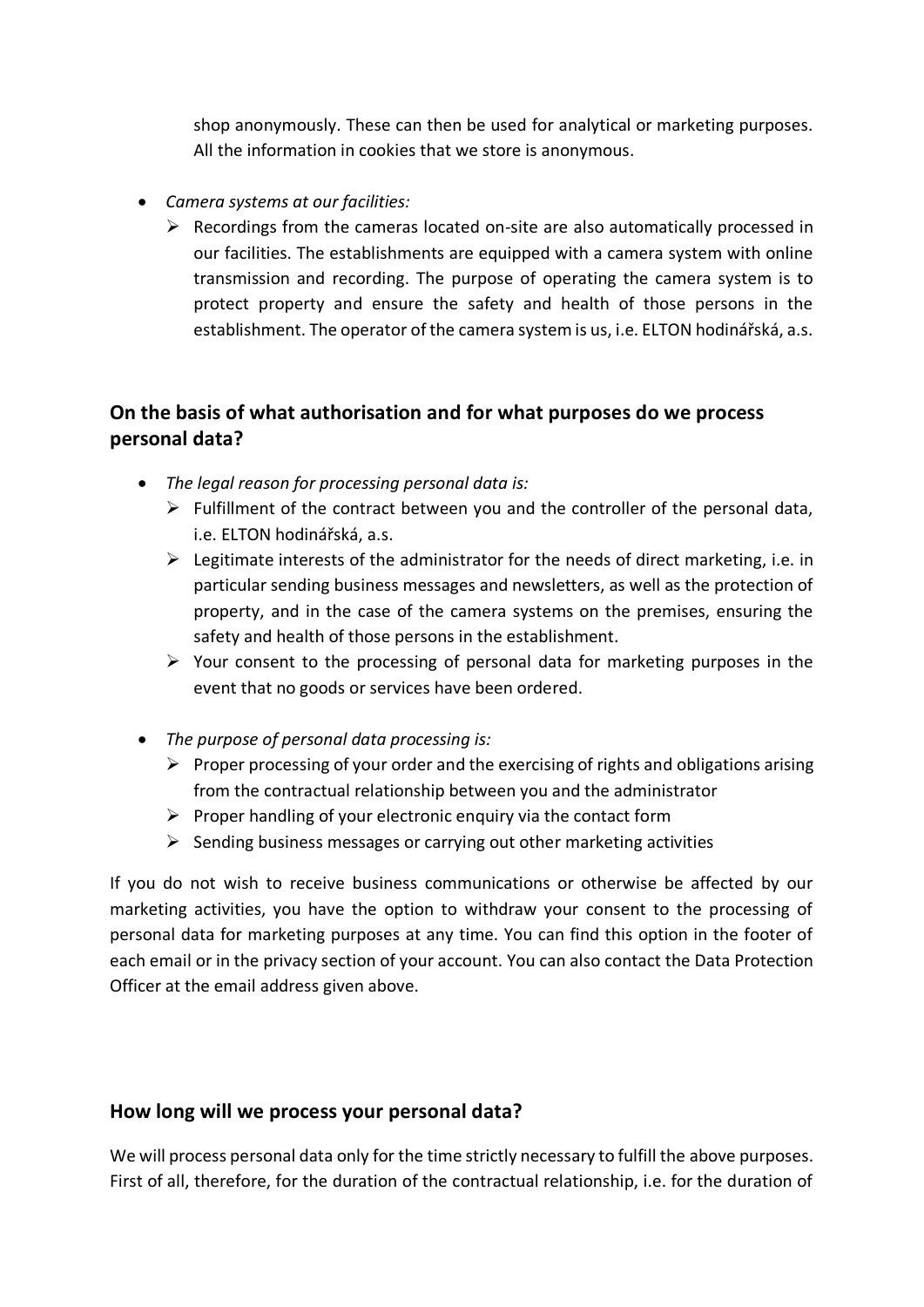the warranty (24 months, or for the period agreed under an individual warranty). Furthermore, we process personal data only to the extent necessary to fulfill legal obligations.

### **To whom do we pass personal data?**

Your personal data is not passed on to any third party. In the event that it is necessary to transfer your personal data, you will be informed in advance.

#### **How is your personal data secured?**

We always handle your personal data responsibly and in accordance with the applicable legal regulations. We have accepted and maintain such technical and organisational measures that ensure the prevention of unauthorised or accidental access to personal data, their change, destruction or loss, unauthorised transfers, their unauthorised processing, as well as other misuse of personal data.

#### **What are your rights regarding personal data protection?**

You have the following rights in relation to personal data protection:

- The right of access to your personal data
	- $\triangleright$  The right to know what data we process about you, for what purposes, for how long, to whom we transfer this data and what other rights you have relating to the processing of your personal data. You should find all this information in this document. If you are unsure, you can ask us for information on whether or not the personal data concerning you is being processed by us and, if necessary, request access to this personal data.
- The right to correct personal data
	- $\triangleright$  If you find that the personal data we process about you is inaccurate or incomplete, you have the right to correct or supplement the data without undue delay.
- The right to remove personal data
	- $\triangleright$  In some cases, you have the right to have your personal data deleted. These are situations where:
		- o we no longer need your personal data for the purposes for which we processed it;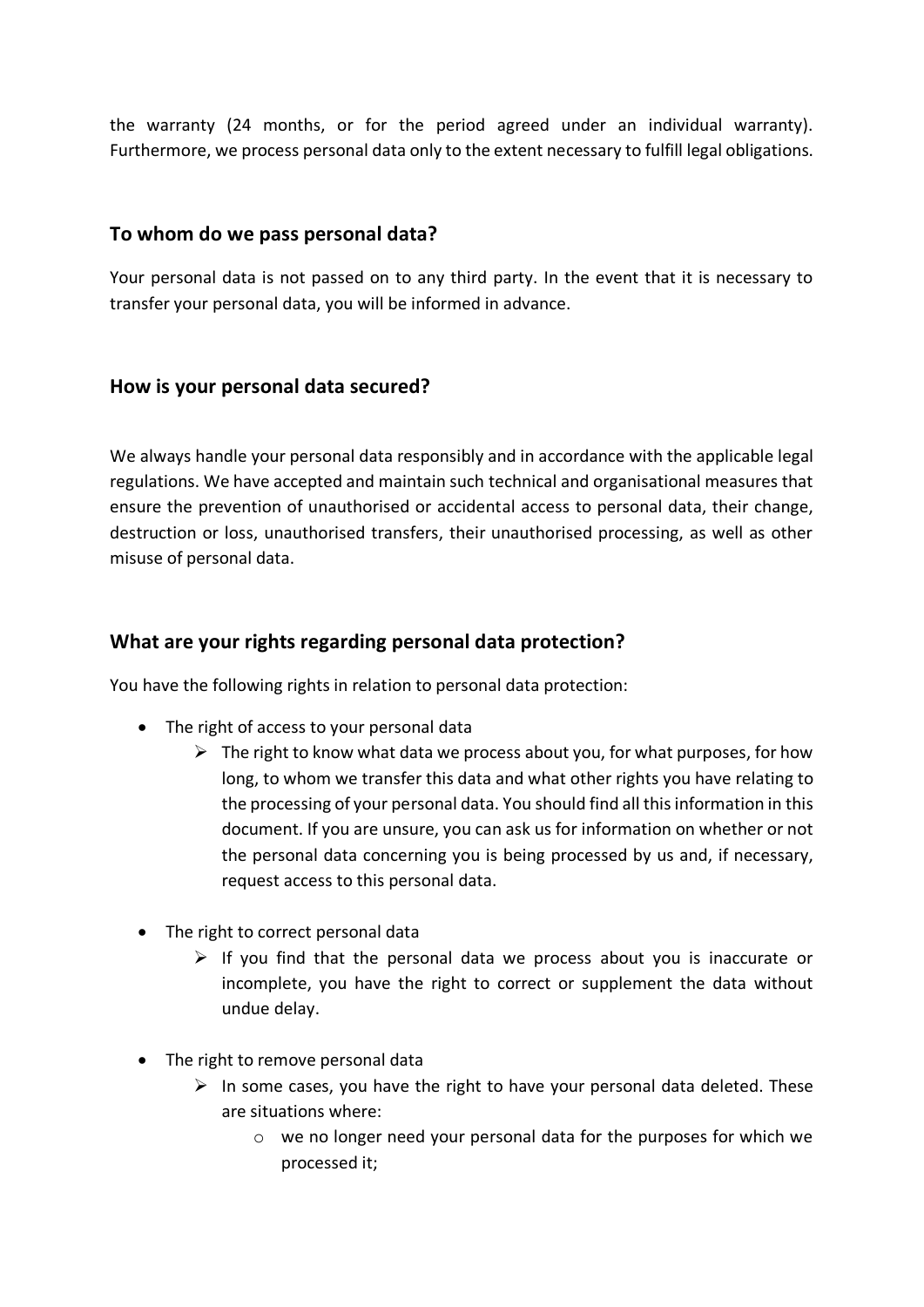- o you withdraw your consent to the processing of personal data, for the processing of which your consent is necessary and, at the same time, there is no other legal reason to continue to process this data;
- o you exercise your right to object to the processing of personal data (see below - Right to object to processing) and under this right it becomes apparent that in the given situation your interest outweighs our legitimate interests with regards to the processing of personal data;
- o you believe that personal data is being processed illegally by us.

Please note that this right does not apply if the processing of the personal data in question is necessary for the fulfillment of our legal obligation or the determination, exercise or defence of our legal claims.

- The right to restrict processing
	- $\triangleright$  In some cases, you have the option to request processing be restricted because you question the accuracy of your personal data; you believe that your personal data is being processed illegally; your personal data is no longer needed for the specified purposes of processing, but you need it to determine, enforce or defend your legal claims; or if you have objected to the processing thereof (see below - Right to object to processing). If the processing of your personal data is restricted, these will only be able to be processed with your consent (with exception to their storage or backup).
- The right to data portability
	- $\triangleright$  You have the right to ask us to transfer the personal data you provided to us. This right only applies to personal data that we process automatically. We will provide you with your personal data in a structured, commonly used and machine-readable format.
- The right to object to processing
	- $\triangleright$  We process some personal data on the basis of our legitimate interests (see above - "On what basis and for what purposes do we process personal data?"). You have the right to object to such processing of personal data. If it is a marketing activity, we will stop processing your personal data without further ado. In other cases, we will do so unless we have compelling reasons to proceed with such processing.
- The right to revoke the consent granted to the processing of personal data

You can apply to exercise your rights at any time to the administrator via the contact details stated in the header of this document / to the data protection officer via the contact details stated in the header of this document.